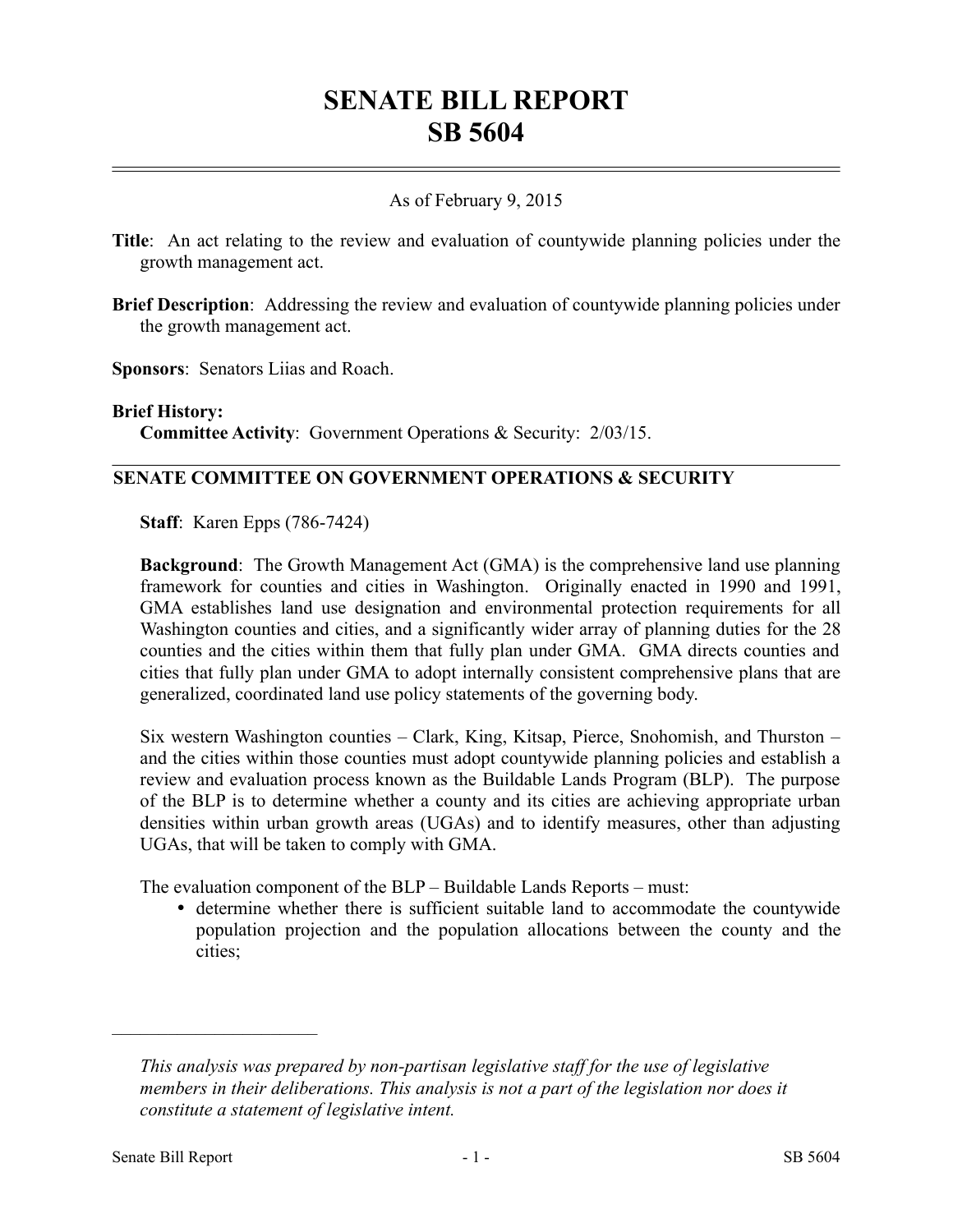- determine the actual density of housing constructed and the actual amount of land developed for commercial and industrial uses with the UGA since the adoption of the comprehensive plan; and
- using the actual density of development, review commercial, industrial, and housing needs by type and density range to determine the amount of land needed for commercial, industrial, and housing for the remaining portion of the 20-year planning period used on the most recent comprehensive plan.

If the Buildable Lands Reports demonstrate an inconsistency between what has occurred since adoption of countywide planning policies and the county and city comprehensive plans, the county and its cities must adopt and implement measures that are reasonably likely to increase consistency during the subsequent five-year period.

**Summary of Bill**: The BLP must encompass land uses and activities necessary to determine the quantity and type of land available and suitable, rather than only suitable, for development, both for residential and employment-based activities. One of the measures that can be used by counties that are not achieving appropriate urban densities within UGAs includes adjusting UGAs. Counties must use a land capacity analysis when making determinations in their Buildable Lands Report.

If the Buildable Lands Reports demonstrate an inconsistency between what has occurred since the adoption of countywide planning policies and county and city comprehensive plans, the county and its cities must adopt and implement measures that bring them into compliance with GMA during the subsequent five-year period, rather than measures that are reasonably likely to increase consistency. The requirements of the BLP must be met before jurisdictions are eligible to apply for growth management grant funds, except for grants expressly related to the BLP.

Available and suitable land for development must not include land in areas where building is likely to be unavailable for development or building is otherwise constrained by the following:

- critical areas ordinances;
- sewer and water availability;
- current or future roads and rights-of-way; or
- current or future public and quasi-public facilities.

The BLP applies to every local jurisdiction planning under GMA. In any action brought under the Uniform Declaratory Judgments Act to ensure compliance with the BLP, the prevailing party may be entitled to reasonable costs and attorneys' fees.

**Appropriation**: None.

**Fiscal Note**: Available.

## **Committee/Commission/Task Force Created**: No.

**Effective Date**: Ninety days after adjournment of session in which bill is passed.